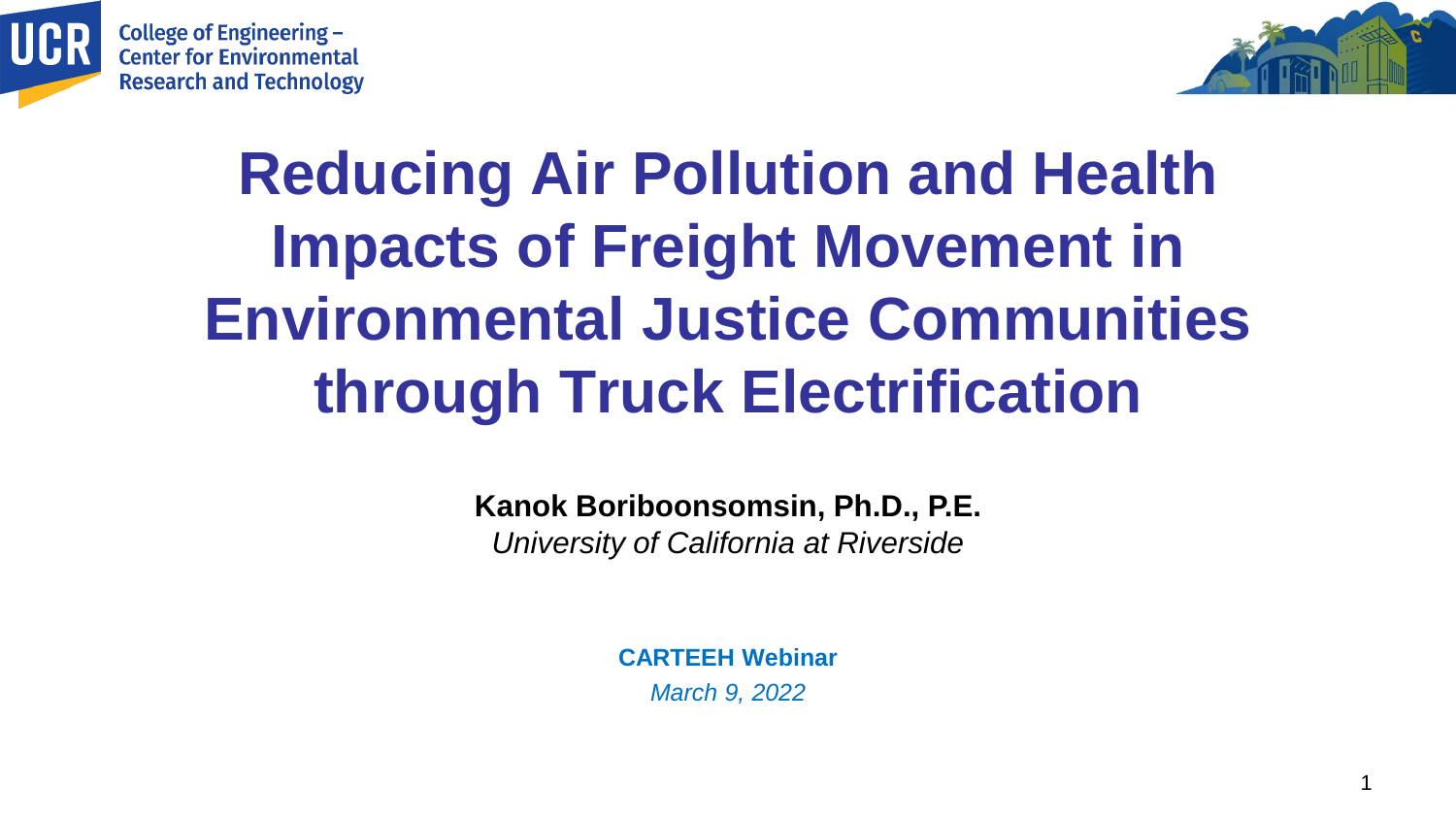



#### **Transportation can have profound impacts on health**

- **88%** of the carcinogenic air toxics emissions are from mobile sources
- **Air toxics cancer risk**

is highest in and around Ports of Los Angeles &

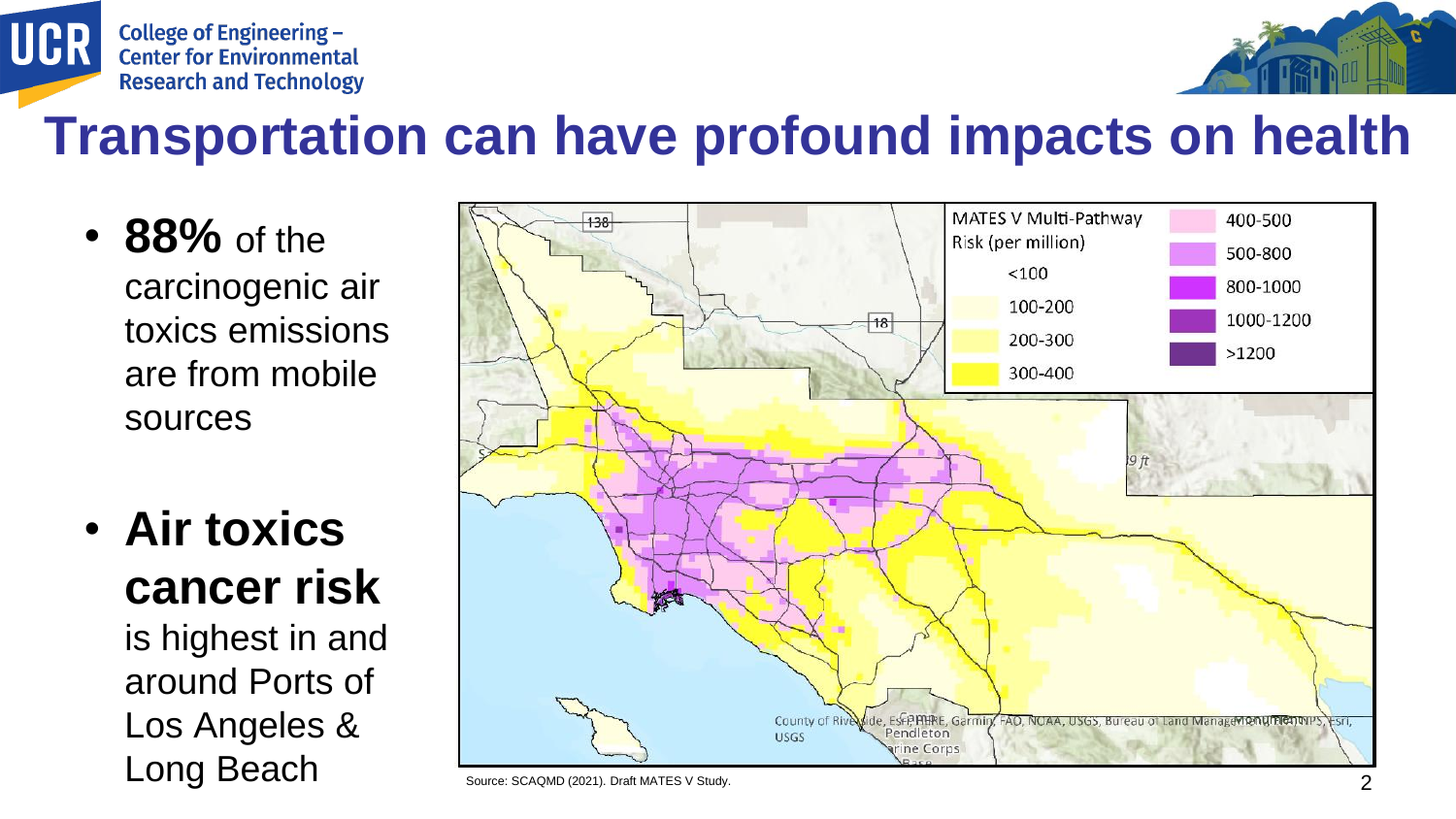



#### **Impacts are higher in communities near freight hubs.**

- **61st** Average **CalEnviroScreen** percentile for the region
- **80th** Average CalEnviroScreen percentile for communities within 0.5 miles of a warehouse

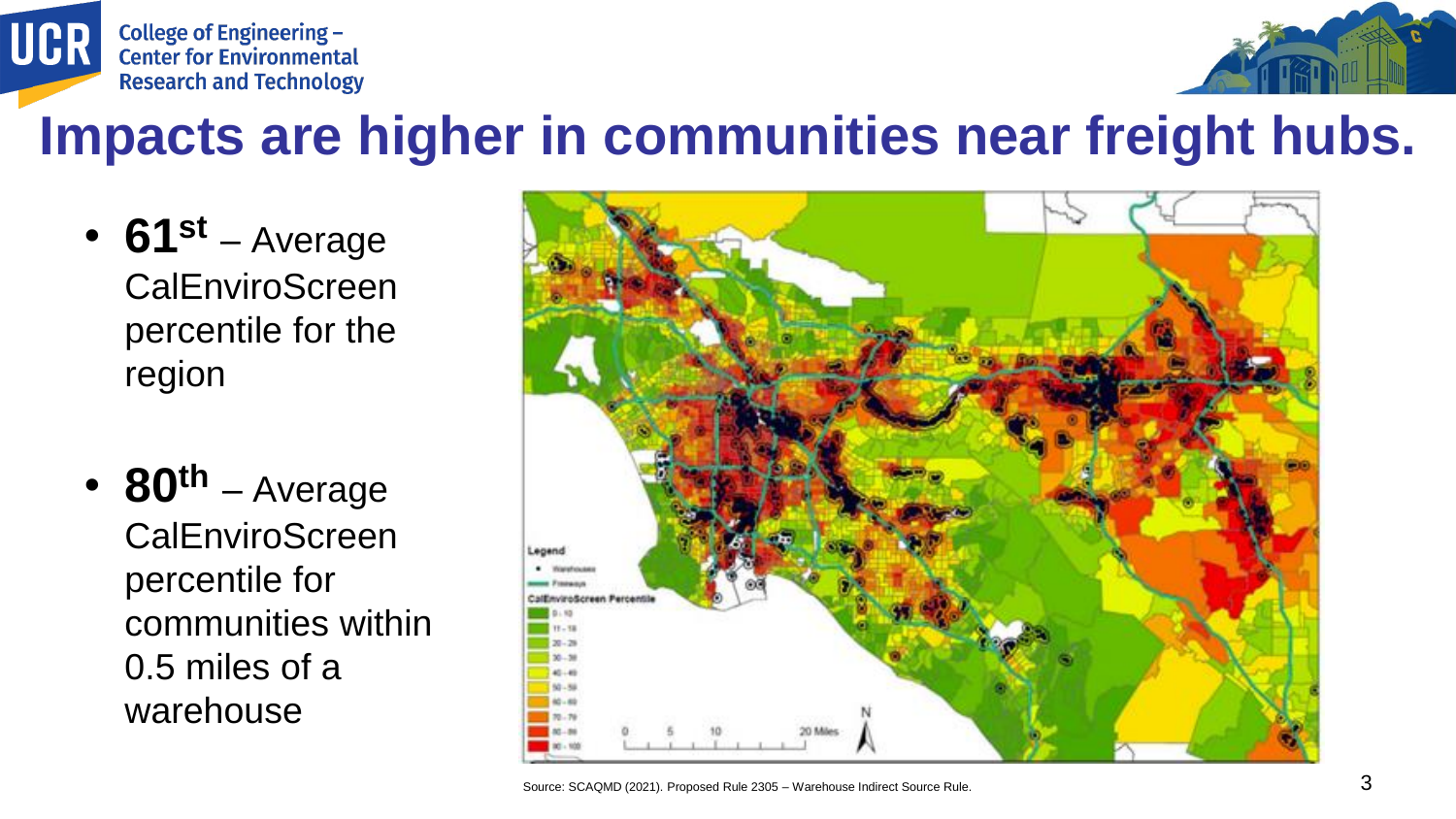



## **Reducing emissions from trucks is critical**

- **7.5%** of total U.S. GHG emissions come from medium/heavy-duty trucks – Projected to grow larger as a result of increasing e-commerce activity
- **31%** of total NOx emissions in California are from these trucks
- California aims to have **300,000** zero-emission truck sales by 2035
- Most of early zero-emission trucks would be **battery electric** – Hydrogen fuel cell trucks would follow and have important roles to play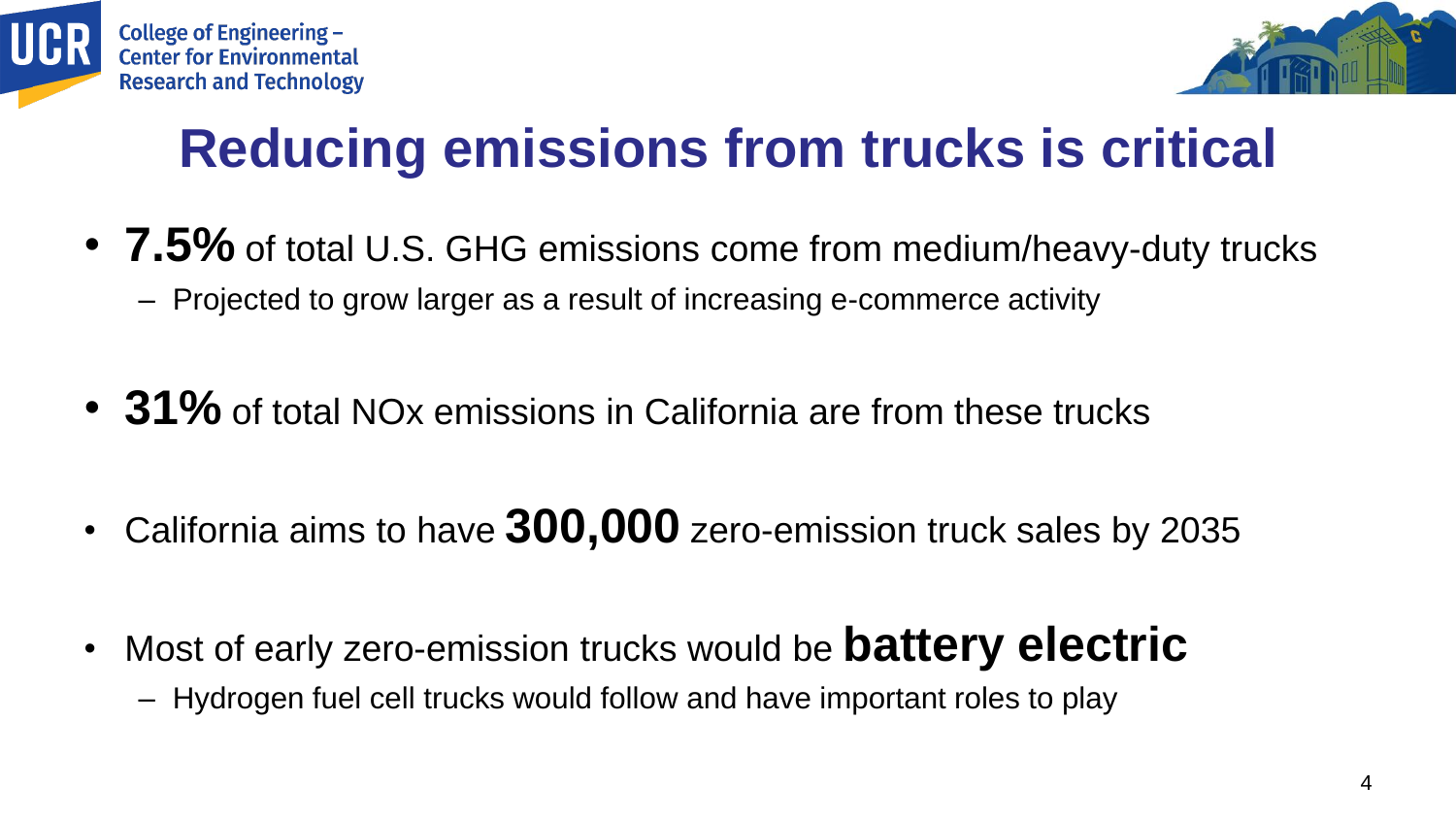



### **There are many operational barriers to the adoption of battery electric trucks (BETs)**

- **Range** is still short
	- 250 miles for commercially available model
- **Charging time** is too long
	- 90 minutes or longer
- **Charging infrastructure** is very limited
	- Public charging stations almost non-existent



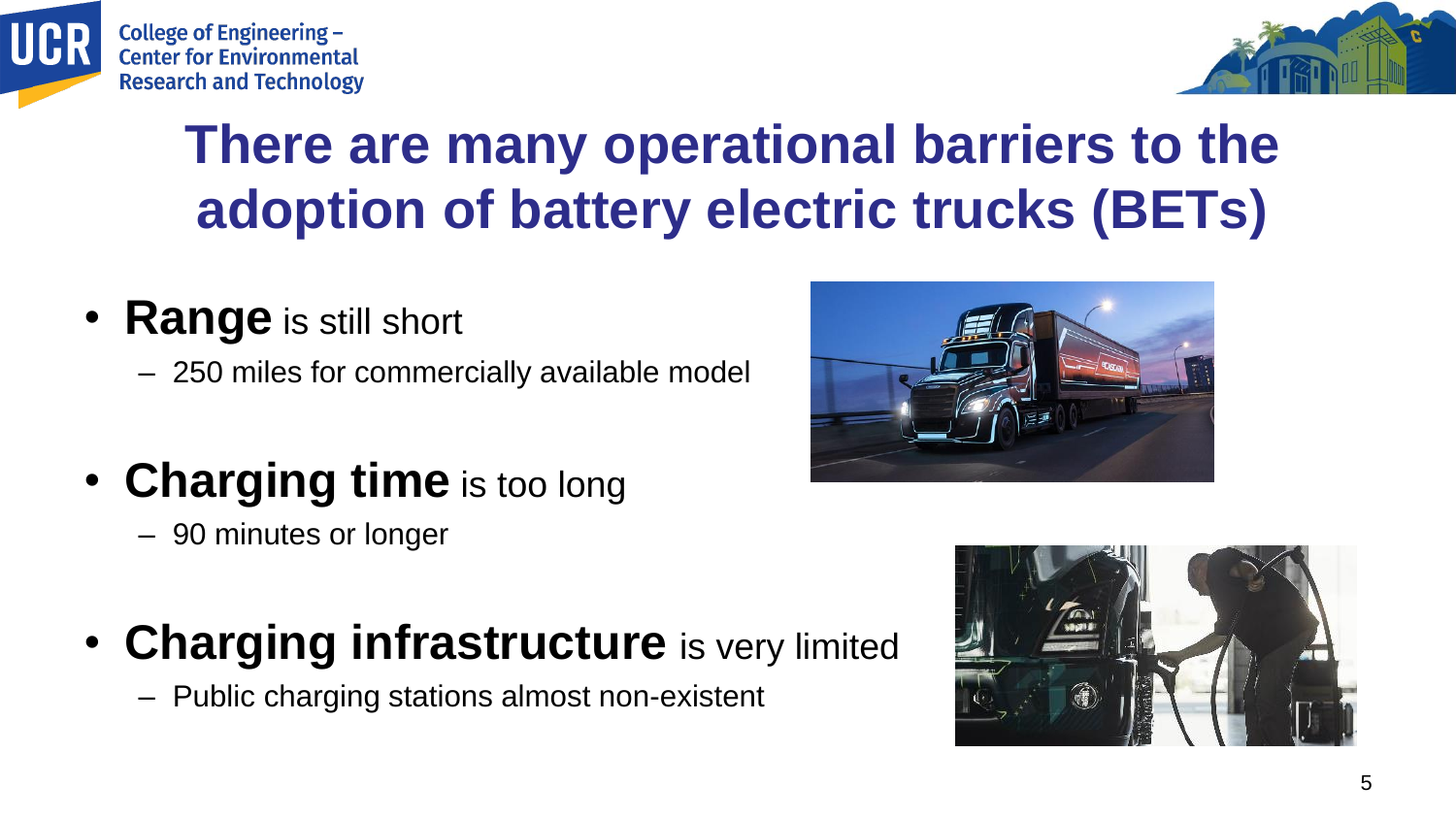



#### **Drayage is an ideal early application for BETs**

- Run **limited daily distance**
- **Return to home base** every night
- Spend a large amount of time **creeping and idling**
- Tend to operate in **environmental justice communities**

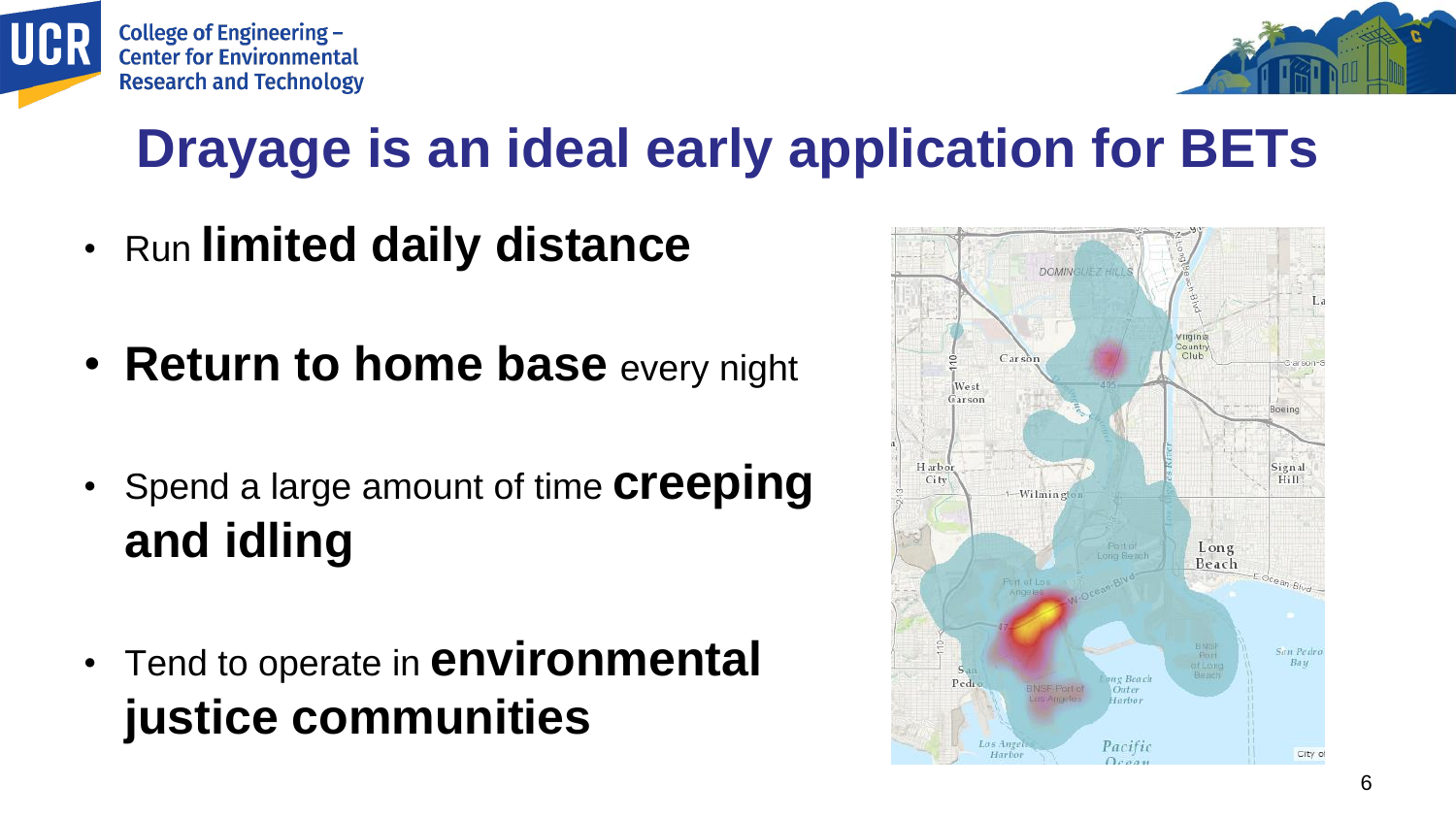



### **Not all drayage operators are the same way**

- **Business model** Fleet operator vs. independent owner operator
- **Operation model** One vs. duel shift; near dock vs. regional haul

| Speed Bin       |                  | 10 <sup>1</sup> | 15                  | 20   | 25                                             | 30   | 35        | 40   | 45          | 50          | 55                                                      | 60   | 65                    | 70 I | 75 | 80            | 85 | 90 Sum |      | <b>Speed Bin</b>                    |      | 10 <sup>1</sup>    | 15 <sub>l</sub>                                                                                                               | 20 | 25               | 30 <sub>l</sub> | 35 <sub>1</sub>                                                                    | 40                            | 45                | 50   | 55   | 60 | 65                    | 70                                                                                                                   | 75 | 80 | 85 | $90$ Sum |
|-----------------|------------------|-----------------|---------------------|------|------------------------------------------------|------|-----------|------|-------------|-------------|---------------------------------------------------------|------|-----------------------|------|----|---------------|----|--------|------|-------------------------------------|------|--------------------|-------------------------------------------------------------------------------------------------------------------------------|----|------------------|-----------------|------------------------------------------------------------------------------------|-------------------------------|-------------------|------|------|----|-----------------------|----------------------------------------------------------------------------------------------------------------------|----|----|----|----------|
|                 | 8.07 18.88 15.82 |                 |                     |      | $9.96$ $9.92$ 13.28 11.47 5.34                 |      |           |      | 1.79        |             | $1.64$ 2.29                                             |      | $0.68$ $0.85$         |      |    |               |    | 100    |      |                                     |      |                    | 2.41 6.65 7.12 6.17 5.87 6.84 8.56 10.62 11.46 12.34 11.46 7.57 2.89 0.06                                                     |    |                  |                 |                                                                                    |                               |                   |      |      |    |                       |                                                                                                                      |    |    |    | 100      |
| Hour            |                  |                 |                     |      |                                                |      |           |      |             |             |                                                         |      |                       |      |    |               |    |        | Hour |                                     |      |                    |                                                                                                                               |    |                  |                 |                                                                                    |                               |                   |      |      |    |                       |                                                                                                                      |    |    |    |          |
|                 |                  |                 |                     |      |                                                |      |           |      |             |             |                                                         |      |                       |      |    |               |    |        |      | $0 \ 6.52$                          |      |                    | $0.18$ 0.50 0.52 0.42 0.39 0.42 0.49 0.66 0.74 0.73 0.75 0.50 0.22                                                            |    |                  |                 |                                                                                    |                               |                   |      |      |    |                       | $\vert$ 0.00 $\vert$                                                                                                 |    |    |    |          |
|                 |                  |                 |                     |      |                                                |      |           |      |             |             |                                                         |      |                       |      |    |               |    |        |      | $1 \vert 6.20$                      |      |                    | $0.17$ 0.51 0.55 0.46 0.40 0.43 0.49 0.58 0.72 0.77 0.64 0.38 0.11                                                            |    |                  |                 |                                                                                    |                               |                   |      |      |    |                       | $\vert 0.00 \vert$                                                                                                   |    |    |    |          |
|                 |                  |                 |                     |      |                                                |      |           |      |             |             |                                                         |      |                       |      |    |               |    |        |      | $2 \ 6.18$                          |      | $0.12$ 0.35        | 0.42                                                                                                                          |    | $0.39$ 0.41 0.52 |                 | 0.62                                                                               | $\vert 0.78 \vert 0.90 \vert$ |                   | 0.81 | 0.53 |    | $0.29$ 0.05           |                                                                                                                      |    |    |    |          |
|                 |                  |                 |                     |      |                                                |      |           |      |             |             |                                                         |      |                       |      |    |               |    |        |      | $3 \mid 2.41$                       |      | $0.03$ 0.09        | 0.13                                                                                                                          |    | $0.11$ 0.13 0.17 |                 | $\vert 0.24 \vert$                                                                 |                               | $0.37$ 0.46       | 0.34 |      |    | $0.20$ 0.12 0.03      |                                                                                                                      |    |    |    |          |
|                 |                  |                 |                     |      |                                                |      |           |      |             |             |                                                         |      |                       |      |    |               |    |        |      | $4 \mid 0.40 \mid$                  |      |                    | $[0.01]$ $[0.01]$ $[0.02]$ $[0.02]$ $[0.02]$ $[0.05]$ $[0.03]$ $[0.05]$ $[0.07]$ $[0.08]$ $[0.03]$ $[0.01]$ $[0.00]$          |    |                  |                 |                                                                                    |                               |                   |      |      |    |                       |                                                                                                                      |    |    |    |          |
| $5$ 0.09        | 0.03             |                 | $0.03$ 0.01 0.01    |      |                                                |      |           |      |             |             |                                                         |      |                       |      |    |               |    |        |      | $5$ 0.00                            |      |                    | $0.00$ 0.00 0.00                                                                                                              |    |                  |                 |                                                                                    |                               |                   |      |      |    |                       |                                                                                                                      |    |    |    |          |
| 6 0.01          | 0.01             |                 | $0.00$ 0.00         |      |                                                |      |           |      |             |             |                                                         |      |                       |      |    |               |    |        |      | $6 \vert 2.77$                      |      |                    | $[0.05]$ $[0.15]$ $[0.12]$ $[0.12]$ $[0.16]$ $[0.24]$ $[0.33]$ $[0.39]$ $[0.44]$ $[0.35]$ $[0.27]$ $[0.12]$ $[0.03]$          |    |                  |                 |                                                                                    |                               |                   |      |      |    |                       |                                                                                                                      |    |    |    |          |
| $7$ 9.45        | 1.38             | 2.39            | 1.40                | 0.76 | 0.93                                           | 1.26 | 0.94      | 0.35 | 0.05        |             |                                                         |      |                       |      |    |               |    |        |      | $7\vert 4.19$                       | 0.09 | 0.25               | 0.26                                                                                                                          |    |                  |                 | $0.27$ 0.32 0.38 0.54 0.68 0.55                                                    |                               |                   |      |      |    |                       |                                                                                                                      |    |    |    |          |
| $8 \ 8.40$      | 0.76             | 2.08            | 1.84                | 0.94 | 0.71                                           |      | 0.90 0.81 | 0.33 | 0.05        |             | $\Omega$                                                |      |                       |      |    |               |    |        |      | $8 \overline{)3.62}$                |      | $0.08$ 0.23 0.33   |                                                                                                                               |    |                  |                 | $0.28$ 0.23 0.23 0.31                                                              |                               | $\vert$ 0.34 0.33 |      |      |    | $0.39$ 0.48 0.33 0.06 |                                                                                                                      |    |    |    |          |
| 9 12.09         | 0.78             |                 | $1.98$ $1.75$       | 1.04 | 1.22                                           | 1.58 | 1.38      | 0.63 |             | $0.26$ 0.35 | 0.94                                                    | 0.17 | 0.00                  |      |    |               |    |        |      | $9 \mid 3.42 \mid$                  |      | $0.07$ 0.21 $0.24$ |                                                                                                                               |    |                  |                 | $0.22$ 0.20 0.24 0.30 0.38 0.37                                                    |                               |                   |      |      |    |                       | $\vert 0.39 \vert \vert 0.31 \vert 0.29 \vert 0.21 \vert 0.00 \vert$                                                 |    |    |    |          |
| $10$ 12.16      | 0.75             |                 | $1.97$ 1.73         | 1.02 | 1.21                                           |      |           |      |             |             | $1.43$ $1.22$ 0.92 0.50 0.34 0.48 0.14 0.45             |      |                       |      |    |               |    |        |      | $10 \mid 4.32$                      |      | $0.07$ 0.20 0.22   |                                                                                                                               |    |                  |                 | $\vert$ 0.20   0.21   0.23   0.30   0.42   0.41   0.57   0.72   0.45   0.30   0.01 |                               |                   |      |      |    |                       |                                                                                                                      |    |    |    |          |
| 11 10.21        | 0.88             |                 |                     |      | $1.98$ 1.65 1.13 1.15 1.56 1.18 0.58 0.09 0.00 |      |           |      |             |             |                                                         |      |                       |      |    |               |    |        |      | $11 \overline{)3.30}$               |      |                    | $[0.07]$ $[0.18]$ $[0.20]$ $[0.19]$ $[0.20]$ $[0.28]$ $[0.35]$ $[0.34]$ $[0.30]$ $[0.35]$ $[0.40]$ $[0.32]$ $[0.10]$ $[0.00]$ |    |                  |                 |                                                                                    |                               |                   |      |      |    |                       |                                                                                                                      |    |    |    |          |
| $12 \mid 5.54$  | 0.49             |                 |                     |      | $1.01$ 0.84 0.68 0.67 0.90 0.71 0.21 0.03      |      |           |      |             |             | $\Omega$                                                |      |                       |      |    |               |    |        |      | $12 \overline{)3.26}$               |      |                    | $[0.05]$ $[0.14]$ $[0.16]$ $[0.16]$ $[0.20]$ $[0.26]$ $[0.31]$ $[0.34]$ $[0.31]$ $[0.42]$ $[0.33]$ $[0.37]$ $[0.21]$          |    |                  |                 |                                                                                    |                               |                   |      |      |    |                       | $\vert 0.00 \vert$                                                                                                   |    |    |    |          |
| 13 8.91         | 0.88             | 1.87            | 1.55                | 0.93 |                                                |      |           |      |             |             |                                                         |      |                       |      |    |               |    |        |      | $13 \overline{)2.97}$               |      | $0.06$ 0.18 0.21   |                                                                                                                               |    |                  |                 | $\vert$ 0.19 0.20 0.23 0.26 0.27 0.25 0.33 0.39 0.31 0.08                          |                               |                   |      |      |    |                       |                                                                                                                      |    |    |    |          |
| 14 11.74        | 0.76             |                 | $2.01$ 1.65         | 1.06 |                                                |      |           |      |             |             | $1.11$ $1.64$ $1.73$ $0.66$ $0.29$ $0.46$ $0.32$ $0.04$ |      |                       |      |    |               |    |        |      | $14 \mid 2.99$                      |      |                    |                                                                                                                               |    |                  |                 |                                                                                    |                               |                   |      |      |    |                       | $[0.06]$ $[0.18]$ $[0.21]$ $[0.18]$ $[0.18]$ $[0.21]$ $[0.22]$ $[0.26]$ $[0.28]$ $[0.39]$ $[0.31]$ $[0.20]$ $[0.02]$ |    |    |    |          |
| 15 11.00        | 0.70             | 1.88            | 1.64                | 1.06 |                                                |      |           |      |             |             | $0.93$ 1.59 1.39 0.50 0.14 0.22 0.33                    |      | $0.23 \mid 0.40 \mid$ |      |    |               |    |        |      | $15 \vert 3.28$                     |      | $0.05$ 0.18 0.24   |                                                                                                                               |    |                  |                 | $\vert$ 0.23 0.23 0.24 0.34 0.41 0.41 0.47 0.35 0.12 0.00                          |                               |                   |      |      |    |                       |                                                                                                                      |    |    |    |          |
| $16$ 9.01       | 0.53             | 1.43            | 1.53                |      | 1.09                                           | 1.27 | 1.01      |      | $0.77$ 0.21 | 0.02        |                                                         |      |                       |      |    |               |    |        |      | $16$ 1.79                           |      |                    | $0.04$ 0.13 0.14                                                                                                              |    |                  |                 | $\vert$ 0.15 0.14 0.18 0.20 0.26 0.23 0.18 0.10 0.03 0.00                          |                               |                   |      |      |    |                       |                                                                                                                      |    |    |    |          |
| $17$ 1.36       | 0.11             |                 |                     |      | $0.24$ 0.23 0.17 0.18 0.20 0.20 0.03 0.00      |      |           |      |             | $\Omega$    |                                                         |      |                       |      |    |               |    |        |      | $17 \overline{\smash{\big)}\ 3.50}$ |      |                    | $0.12$ 0.30 0.25                                                                                                              |    |                  |                 |                                                                                    |                               |                   |      |      |    |                       | $\vert$ 0.22 0.25 0.31 0.38 0.47 0.45 0.37 0.26 0.10 0.02 0.00                                                       |    |    |    |          |
| 18 0.04         | 0.01             |                 | $\boxed{0.01}$ 0.00 | 0.00 | $0.00$ 0.01                                    |      |           |      |             |             |                                                         |      |                       |      |    |               |    |        |      | $18 \ 6.15$                         |      |                    | $0.21$ 0.52 0.55 0.46 0.43 0.52 0.67 0.77 0.72 0.56 0.46 0.25 0.03                                                            |    |                  |                 |                                                                                    |                               |                   |      |      |    |                       |                                                                                                                      |    |    |    |          |
| 19 <sup>1</sup> |                  |                 |                     |      |                                                |      |           |      |             |             |                                                         |      |                       |      |    |               |    |        |      | $19 \mid 5.55$                      |      | $0.21$ 0.49 $0.52$ |                                                                                                                               |    |                  |                 |                                                                                    |                               |                   |      |      |    |                       |                                                                                                                      |    |    |    |          |
| 20              |                  |                 |                     |      |                                                |      |           |      |             |             |                                                         |      |                       |      |    |               |    |        |      | $20 \mid 6.12$                      |      | $0.21$ 0.52 0.50   |                                                                                                                               |    |                  |                 | $\vert$ 0.39 0.30 0.32 0.36 0.53 0.84 0.95 0.80 0.35 0.04                          |                               |                   |      |      |    |                       |                                                                                                                      |    |    |    |          |
| 21              |                  |                 |                     |      |                                                |      |           |      |             |             |                                                         |      |                       |      |    |               |    |        |      | $21 \mid 8.34$                      |      |                    | 0.20   0.50   0.53                                                                                                            |    |                  |                 |                                                                                    |                               |                   |      |      |    |                       |                                                                                                                      |    |    |    |          |
| 22              |                  |                 |                     |      |                                                |      |           |      |             |             |                                                         |      |                       |      |    |               |    |        |      | 22 6.46                             |      | $0.13$ 0.37 0.34   |                                                                                                                               |    |                  |                 |                                                                                    |                               |                   |      |      |    |                       | $0.29$ 0.27 0.32 0.44 0.62 0.73 0.82 0.87 0.94 0.32 0.00                                                             |    |    |    |          |
| 23              |                  |                 |                     |      |                                                |      |           |      |             |             | -ol                                                     |      |                       |      |    | <sup>ol</sup> |    |        |      | 23 6.24                             |      |                    |                                                                                                                               |    |                  |                 |                                                                                    |                               |                   |      |      |    |                       | $0.15$ 0.44 0.43 0.34 0.25 0.25 0.35 0.40 0.42 0.71 0.89 0.92 0.65 0.02                                              |    |    |    |          |
| 100<br>Sum      |                  |                 |                     |      |                                                |      |           |      |             |             |                                                         |      |                       |      |    |               |    | 100    |      | Sum 100                             |      |                    |                                                                                                                               |    |                  |                 |                                                                                    |                               |                   |      |      |    |                       |                                                                                                                      |    |    | ⇁  | 100      |
|                 |                  |                 |                     |      |                                                |      |           |      |             |             |                                                         |      |                       |      |    |               |    |        |      |                                     |      |                    |                                                                                                                               |    |                  |                 |                                                                                    |                               |                   |      |      |    |                       |                                                                                                                      |    |    |    |          |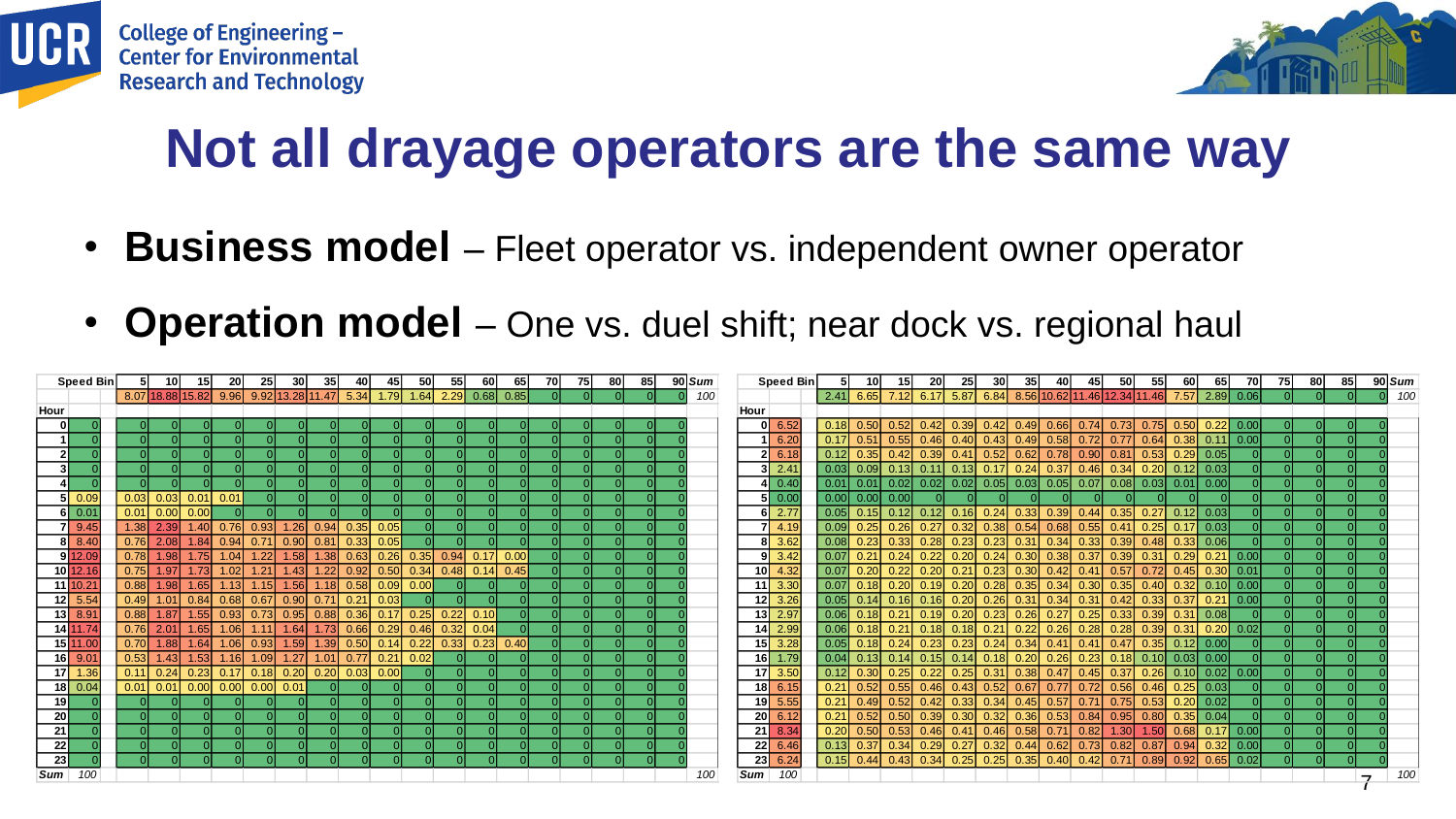



### **Your mileage (BET range) may vary**

- **Advertised range** is for ideal operating condition
- **Real-world range** can be impacted by many factors
	- Weight carried
	- Road terrain
	- Traffic condition
	- Weather condition
	- Driving behavior
	- $-$  Etc.

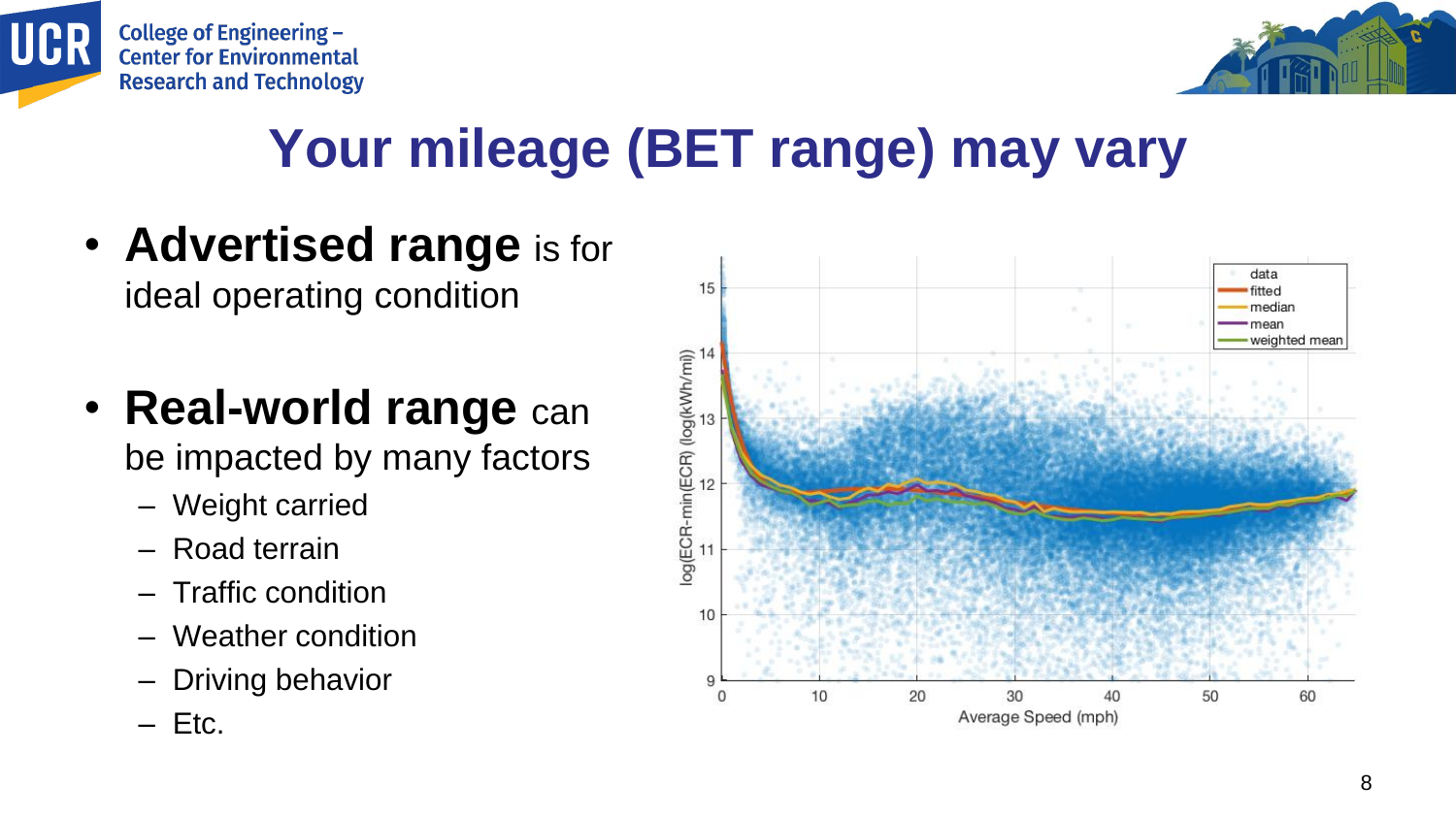



#### **Operational feasibility of drayage BETs needs to be verified**

- Use **real-world truck operation data**
	- Coupled with high-fidelity BET energy consumption model
- Consider **complete tour** from home base to home base
	- Assuming BETs are charged at home base only

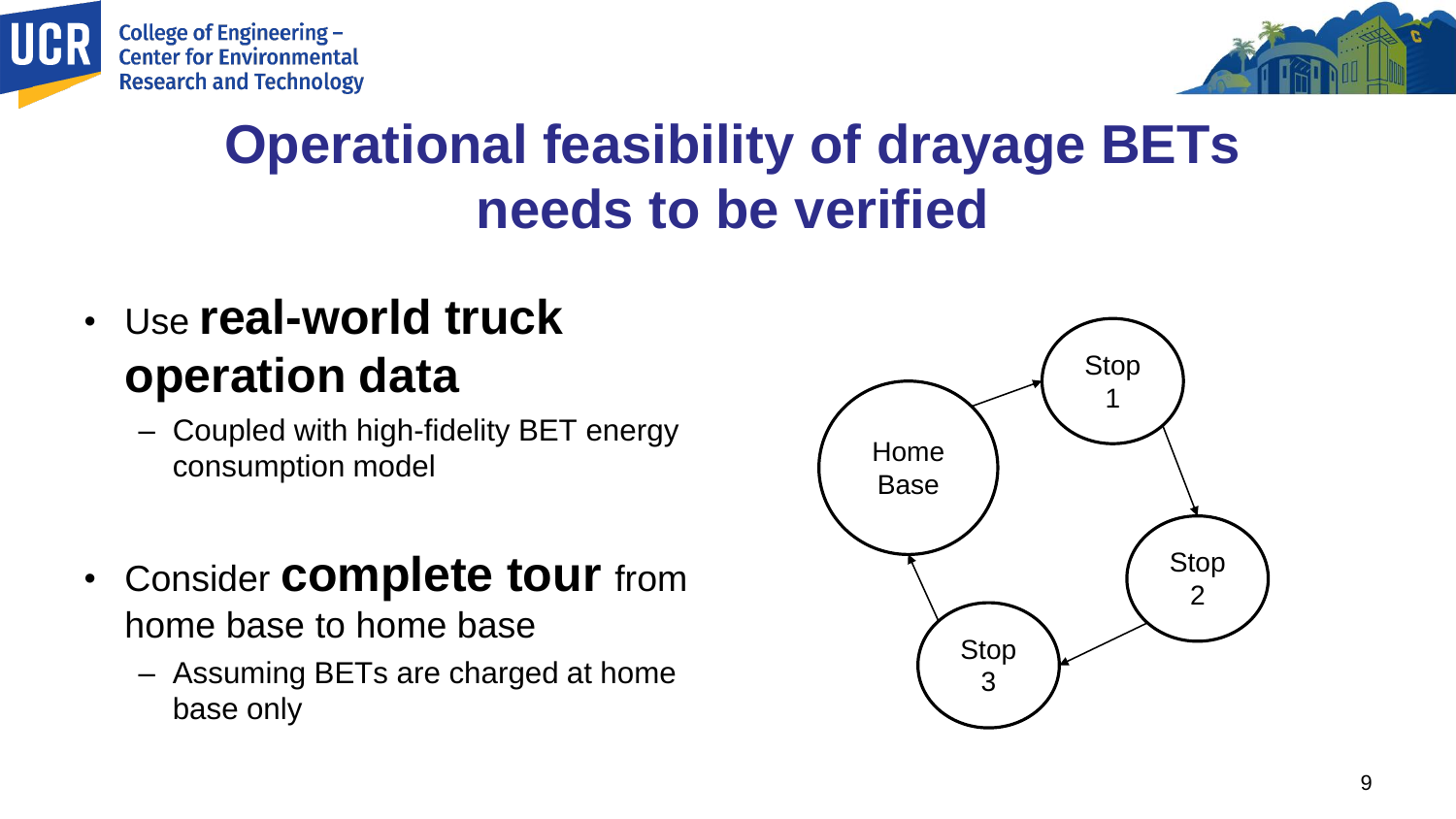

#### **Operational feasibility evaluation of drayage BET**

- Performed for **one drayage fleet** near Port of L.A.
	- Operates dual shift

**College of Engineering -**

**Center for Environmental Research and Technology** 

UCR

- Services locations primarily in Greater L.A. Metro near the port, and occasionally in Inland Empire
- Evaluated for a **commercially available BET** at the time of research (2019)
	- $-$  Estimated range of  $~150$  miles



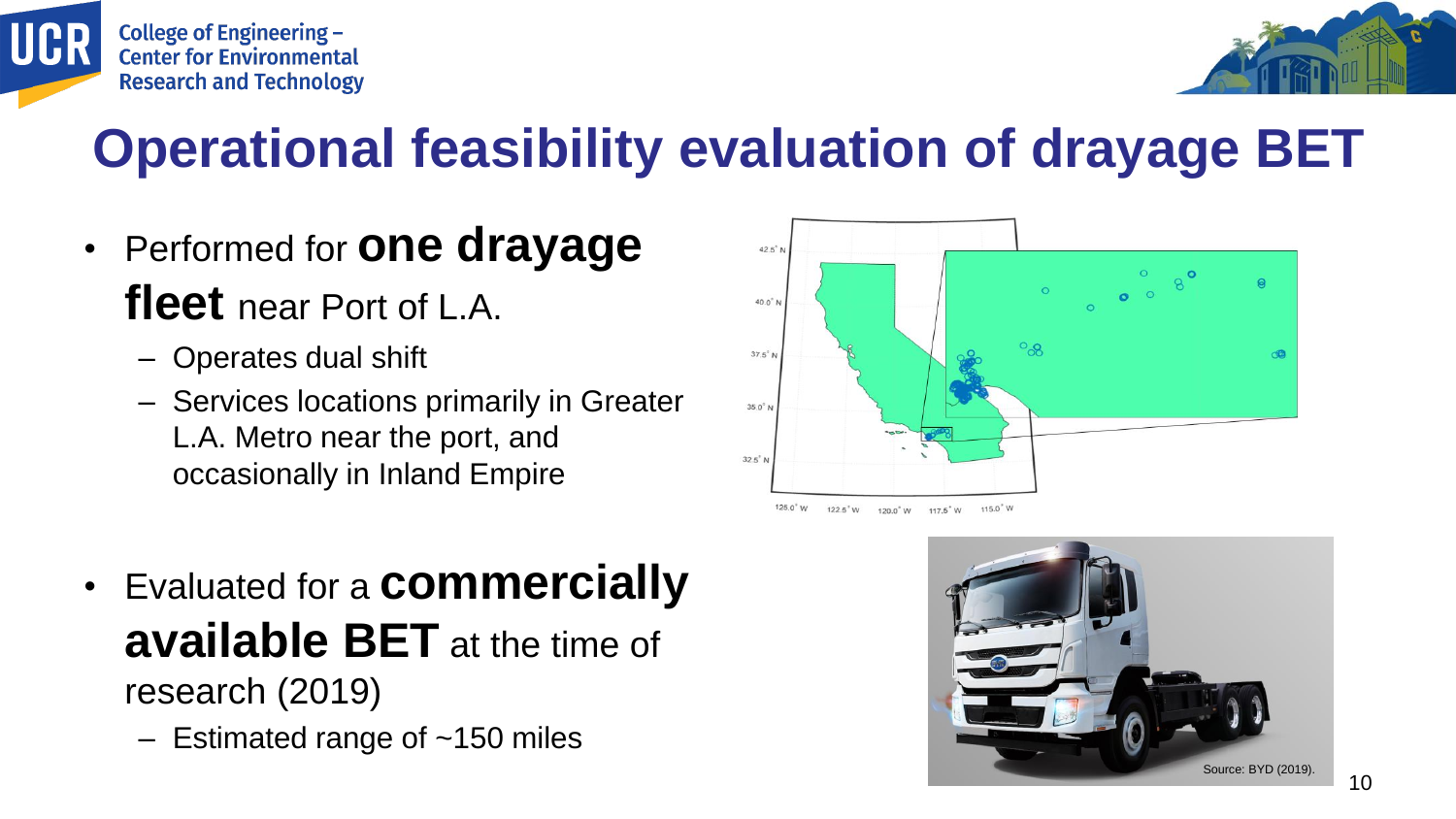



### **Truck tour statistics vary greatly**

• Data from **20 trucks** for **1 week** with combined distance of >11,000 miles

|                                   | <b>Average</b> | Range          |
|-----------------------------------|----------------|----------------|
| Number of tours per day           | 2.2            | $1 - 7$        |
| Tour distance (miles)             | 58.9           | $5.7 - 122.5$  |
| Tour travel time (min)            | 244.3          | $43.6 - 401.9$ |
| Time spent at home base (min)     | 21.1           | $0 - 44.9$     |
| Time spent at outside stops (min) | 262.8          | $0 - 490.6$    |
| Tour battery consumption (%)      | 39%            | $6\% - 76\%$   |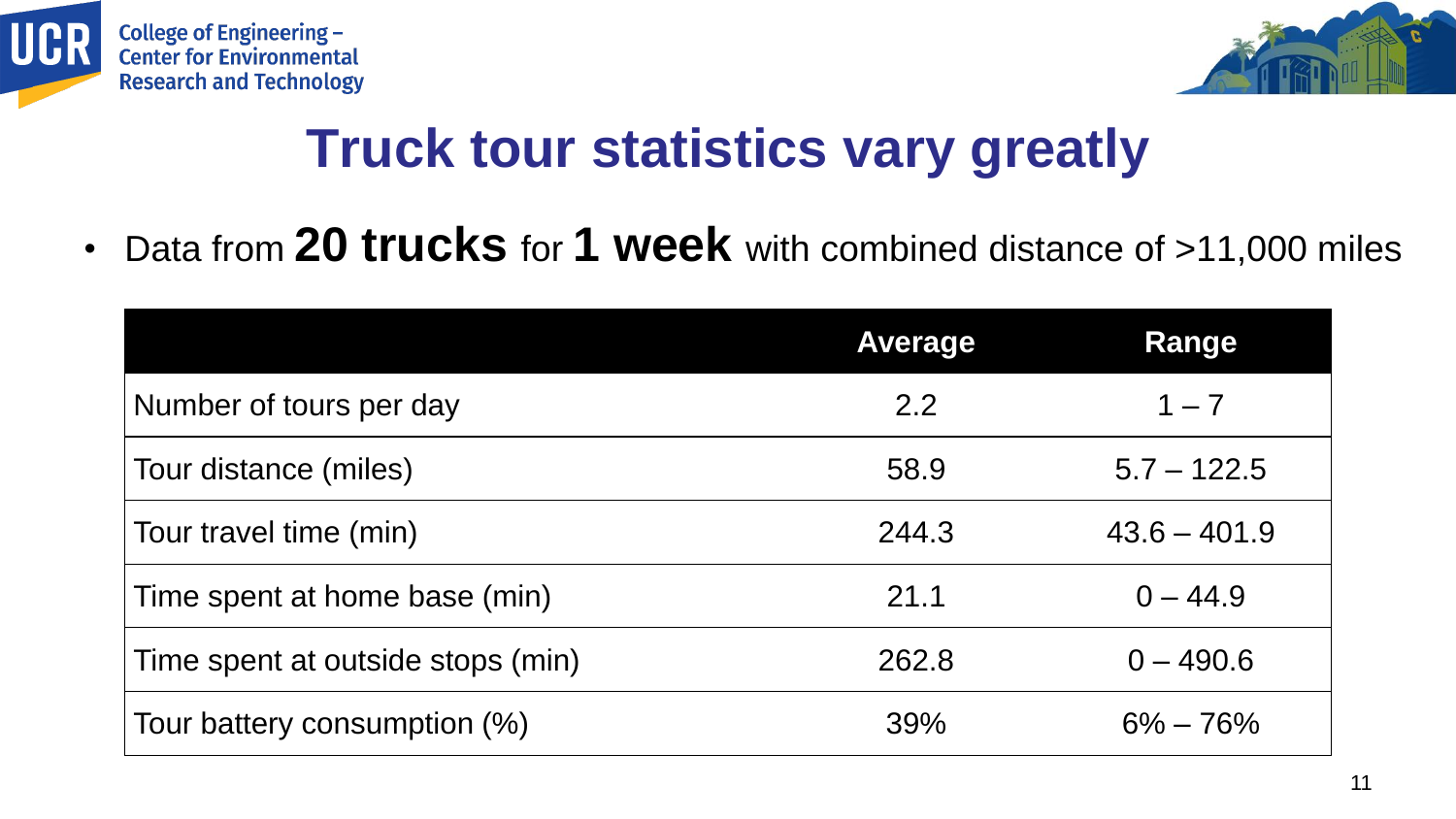



## **Only 55% of the tours can be performed by BET**

• **75% with opportunity charging** at home base



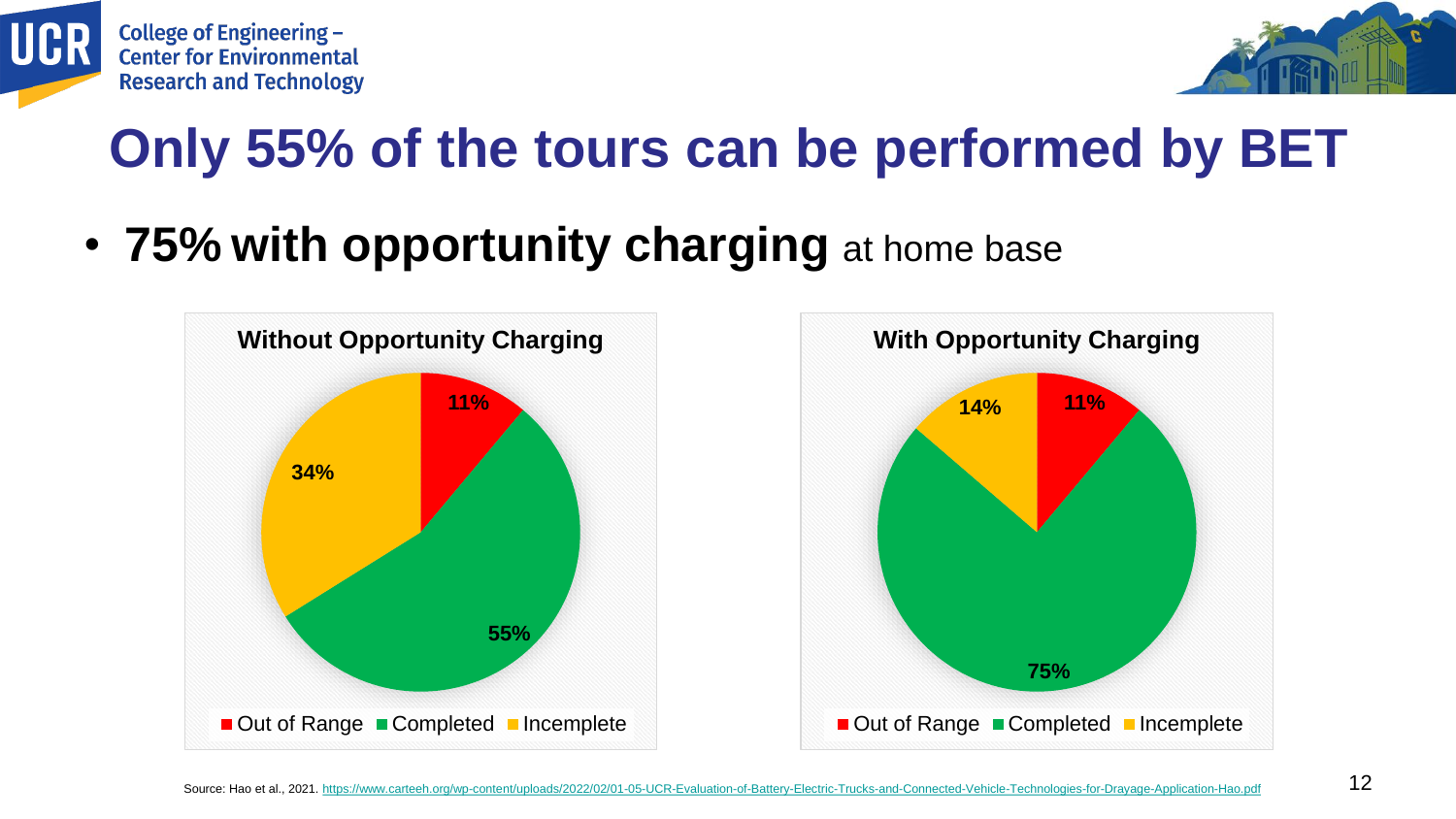



## **Other technological solutions can help**

- Zero-emission trucks with **longer range**
- **Faster chargers** to cut down charging time
- **New charging technologies** that enable more opportunities for charging
- **New fleet management systems** that consider unique characteristics of BETs



Source: Hwang et al. (2018).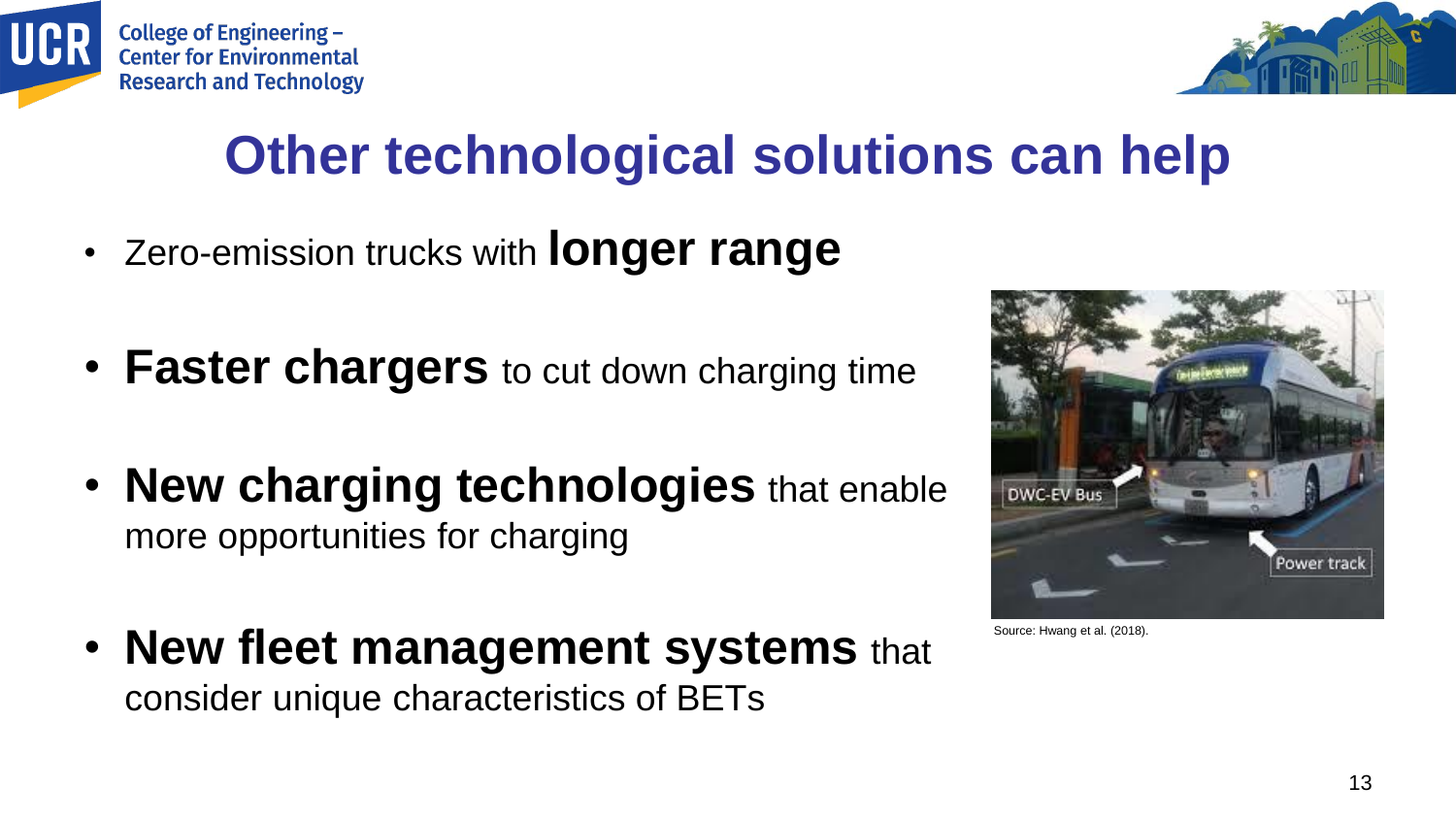



### **We are studying innovative opportunity charging**

- To provide opportunity charging **where and when BETs would normally idle** such as queuing at terminal gates and loading/unloading at warehouses
	- Reduce deadhead miles
	- Keep BET productivity high
- Based on real-world **Big Data**
	- 1,500+ drayage trucks
	- 12 months of operation

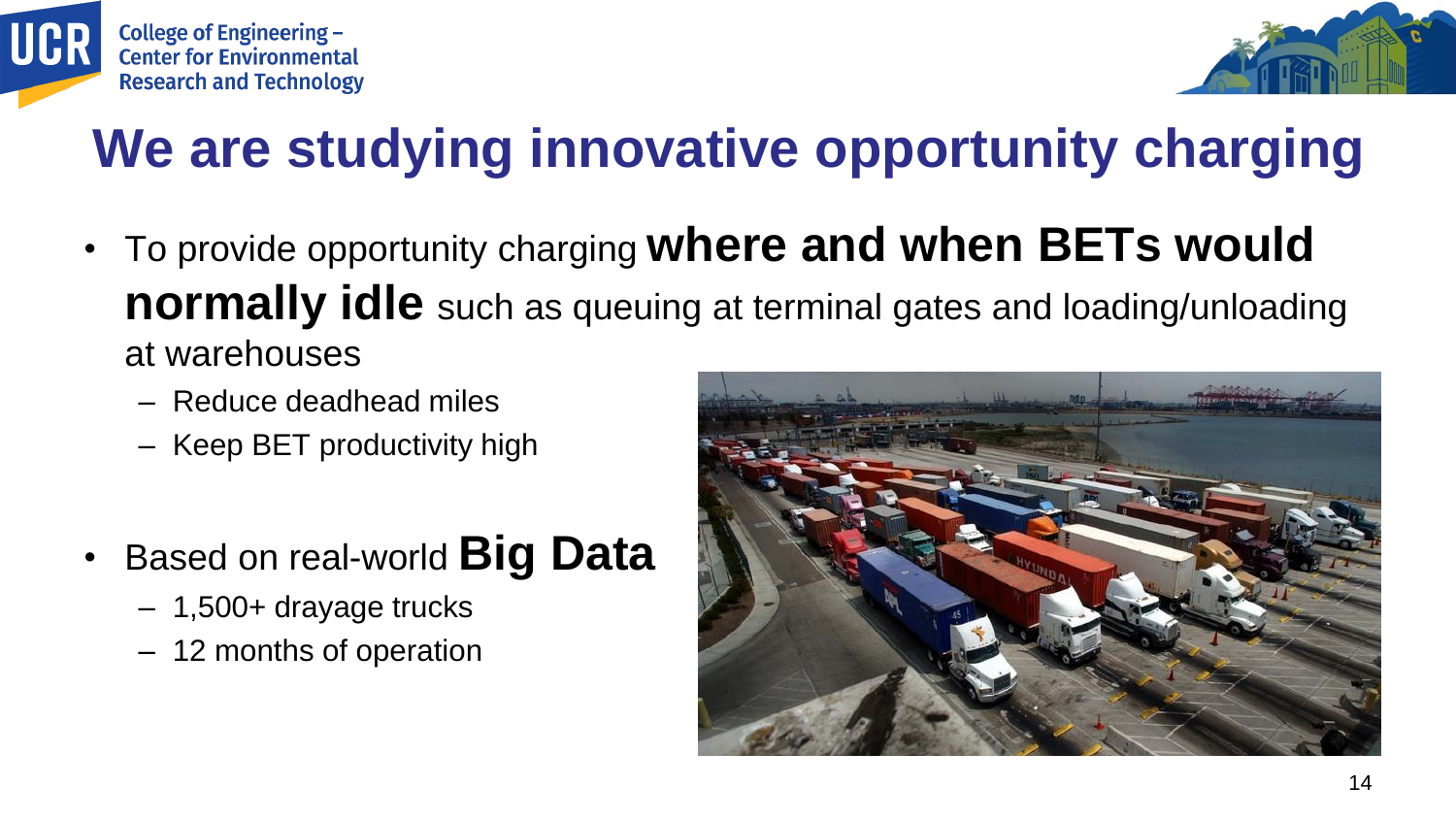



#### **More research is needed**

- **Supporting technologies** for BET operations
	- Schedule & dispatching
	- Charging management
- **Charging infrastructure planning** for BETs
	- Transportation and electrical grid network integration
	- Public-private partnership

#### • **Public health and other benefits** of truck electrification

- Ensuring equitable deployment of BETs and charging infrastructure
- Protecting against unintended consequences